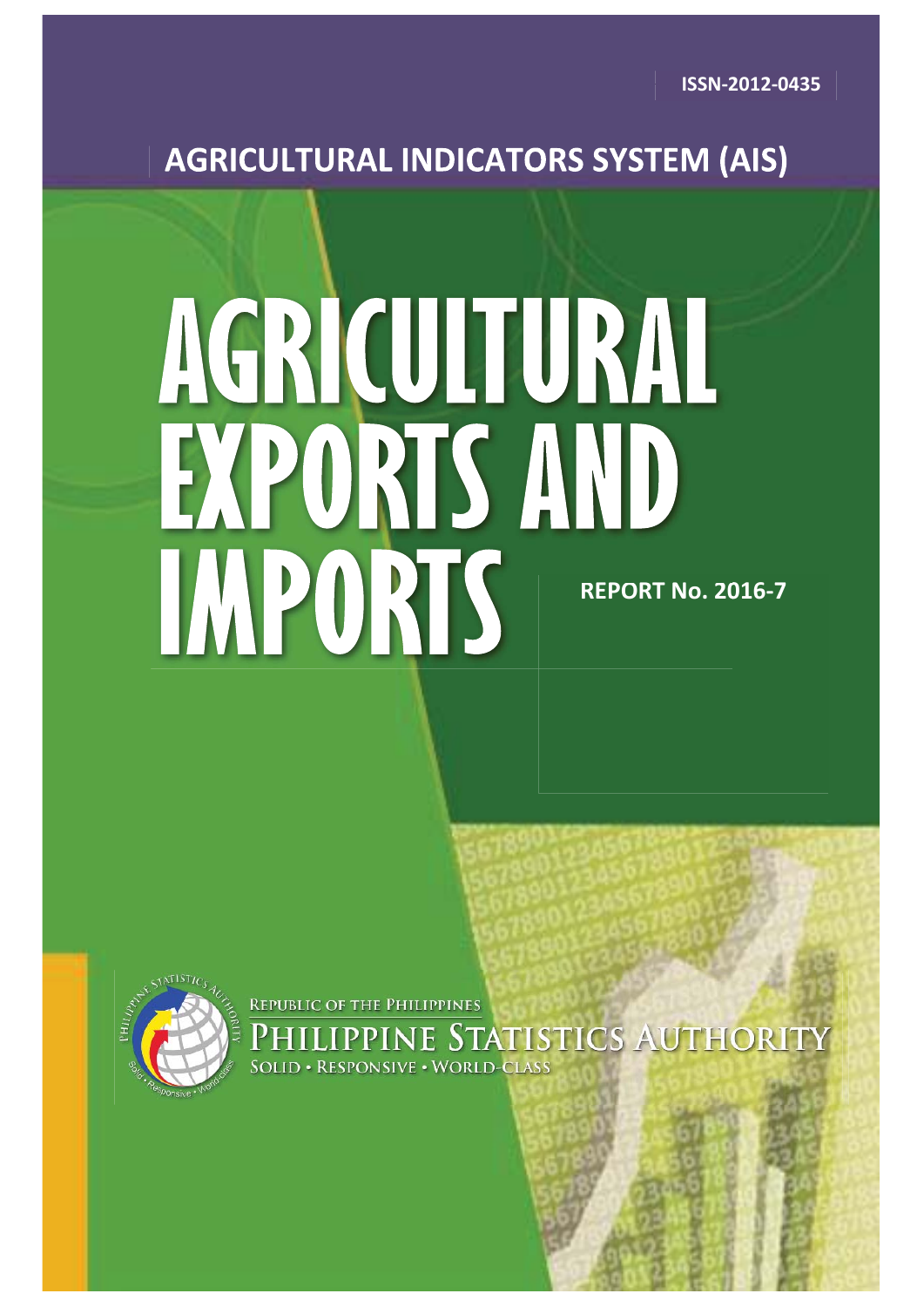#### **TERMS OF USE**

*Agricultural Indicators System (AIS)* is a publication of the Philippine Statistics Authority. The PSA reserves exclusive right to reproduce this publication in whatever form. Should any portion of this publication be included in a report/article, the title of the publication and the PSA should be cited as the source of the data. The PSA will not be responsible for any information derived from the processing of data contained in this publication.

ISSN-2012-0435 OCTOBER 2016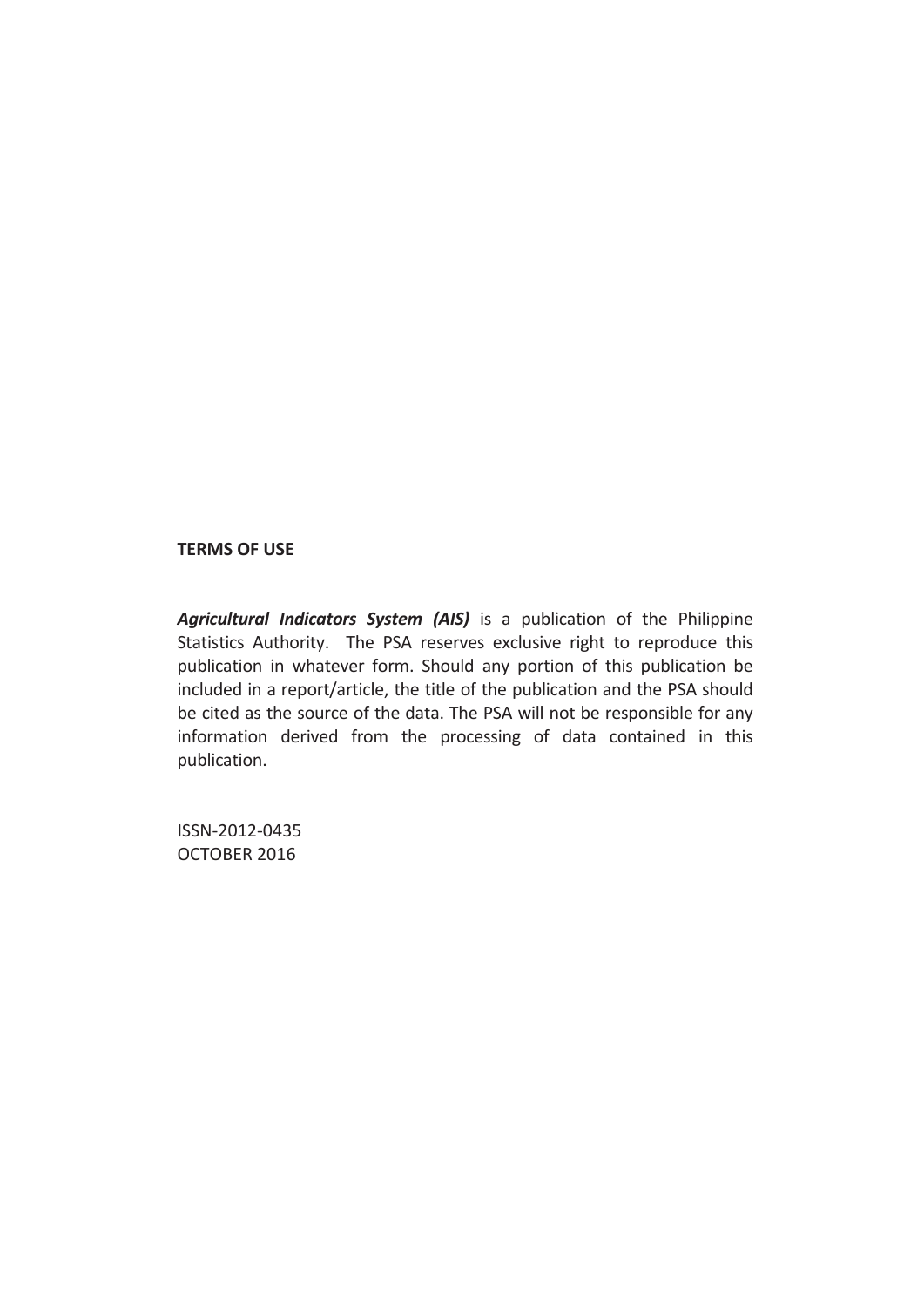# **FOREWORD**

The Agricultural Indicators System (AIS) is one of the statistical indicator frameworks maintained by the Philippine Statistics Authority (PSA). AIS contains twelve (12) modules which are updated and released annually. This is the seventh module entitled Agricultural Exports and Imports. It provides information on trade performance of selected major agricultural commodities. The reference years are 2011 to 2015.

The AIS hopes to cover more agricultural development indicators to support the information needs of our data users. We encourage the readers to give their comments and suggestions on the improvement of the AIS, in general, and this report, in particular.

Lisa Grace S. Berrales

 **LISA GRACE S. BERSALES, Ph.D.**  National Statistician and Civil Registrar General

Quezon City. Philippines October 2016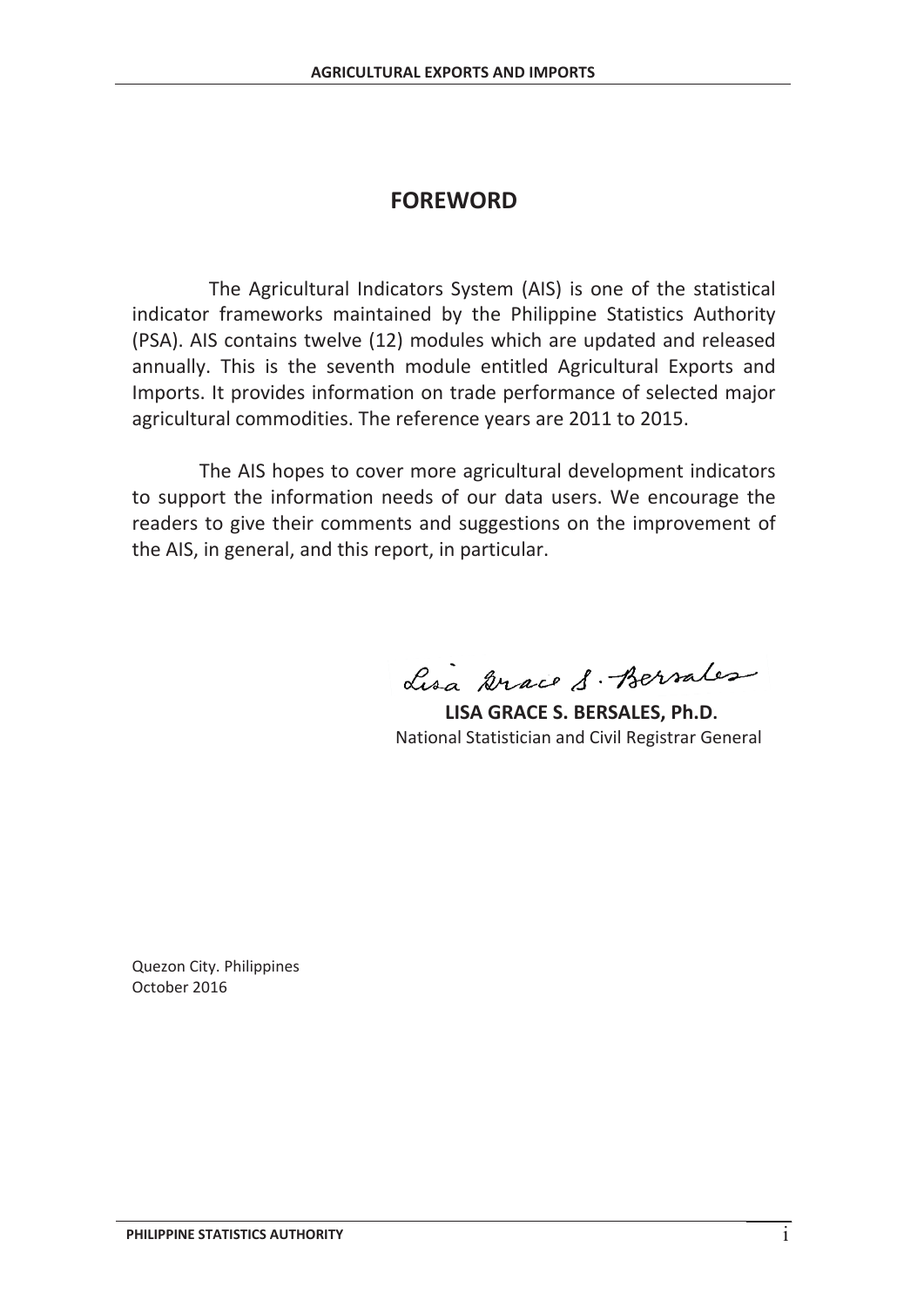# **TABLE OF CONTENTS**

| <b>FOREWORD</b>       |                                                                                                                          | $\mathbf{i}$   |
|-----------------------|--------------------------------------------------------------------------------------------------------------------------|----------------|
| <b>LIST OF TABLES</b> |                                                                                                                          | iii            |
|                       | <b>AGRICULTURAL EXPORTS AND IMPORTS</b>                                                                                  |                |
| Table 1.              | Quantity, value and percentage share of selected<br>commodities in total agricultural exports,<br>Philippines, 2011-2015 | $\overline{4}$ |
| Table 1a.             | Growth rates of value of selected agricultural<br>exports, Philippines, 2011-2015                                        | 6              |
| Table 1b.             | Growth rates of quantity of selected agricultural<br>exports, Philippines, 2011-2015                                     | 7              |
| Table 2.              | Quantity, value and percentage share of selected<br>commodities in total agricultural imports,<br>Philippines, 2011-2015 | 8              |
| Table 2a.             | Growth rates of value of selected agricultural<br>imports, Philippines, 2011-2015                                        | 10             |
| Table 2b.             | Growth rates of quantity of selected agricultural<br>imports, Philippines, 2011-2015                                     | 11             |
| Table 3.              | Share of agriculture in total foreign trade,<br>Philippines, 2011-2015                                                   | 12             |
| Table 4.              | Share of selected Philippine agricultural export<br>commodities in world export trade, 2011-2013                         | 12             |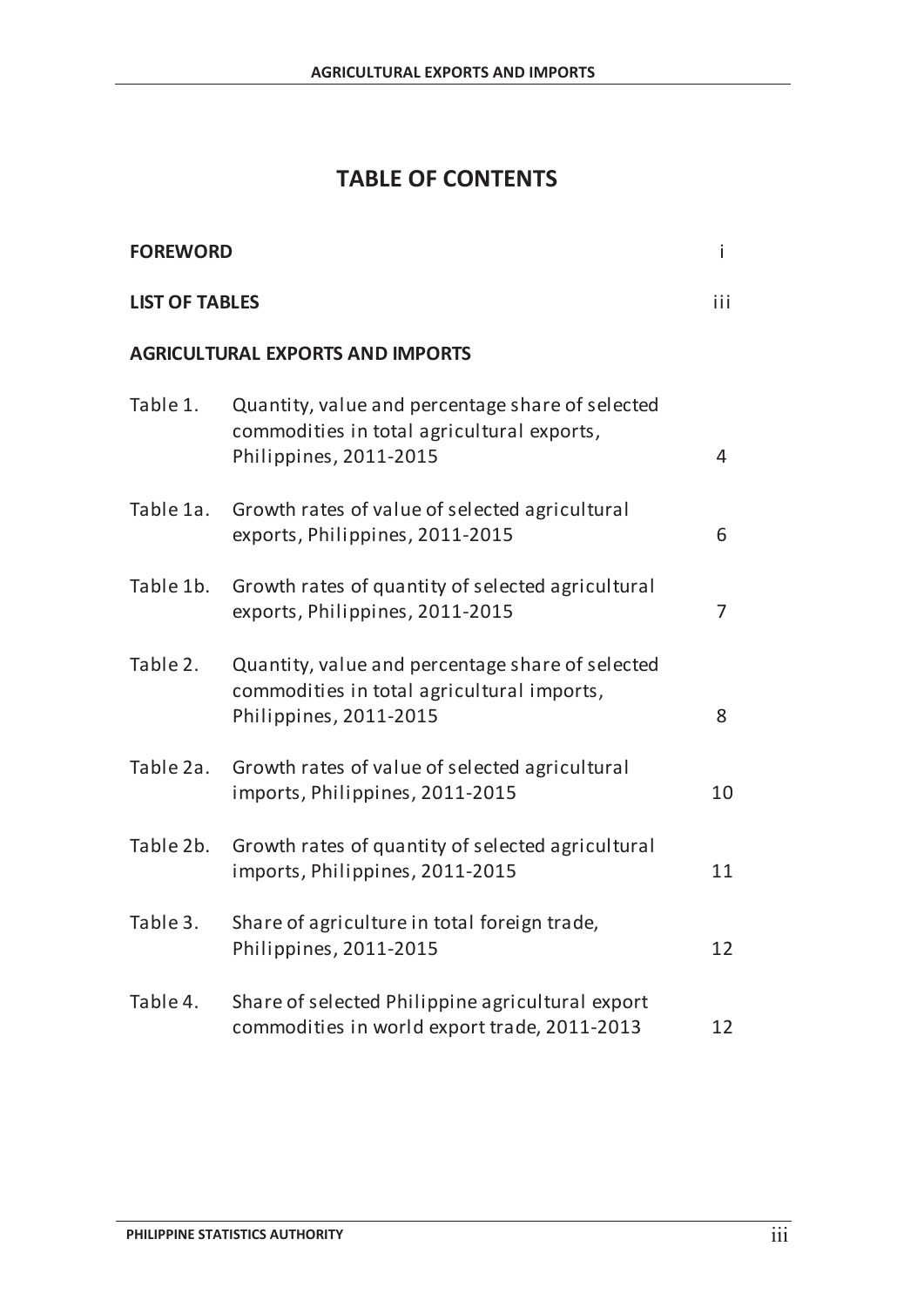# **AGRICULTURAL EXPORTS AND IMPORTS**

 $\bullet\bullet\bullet\bullet\bullet$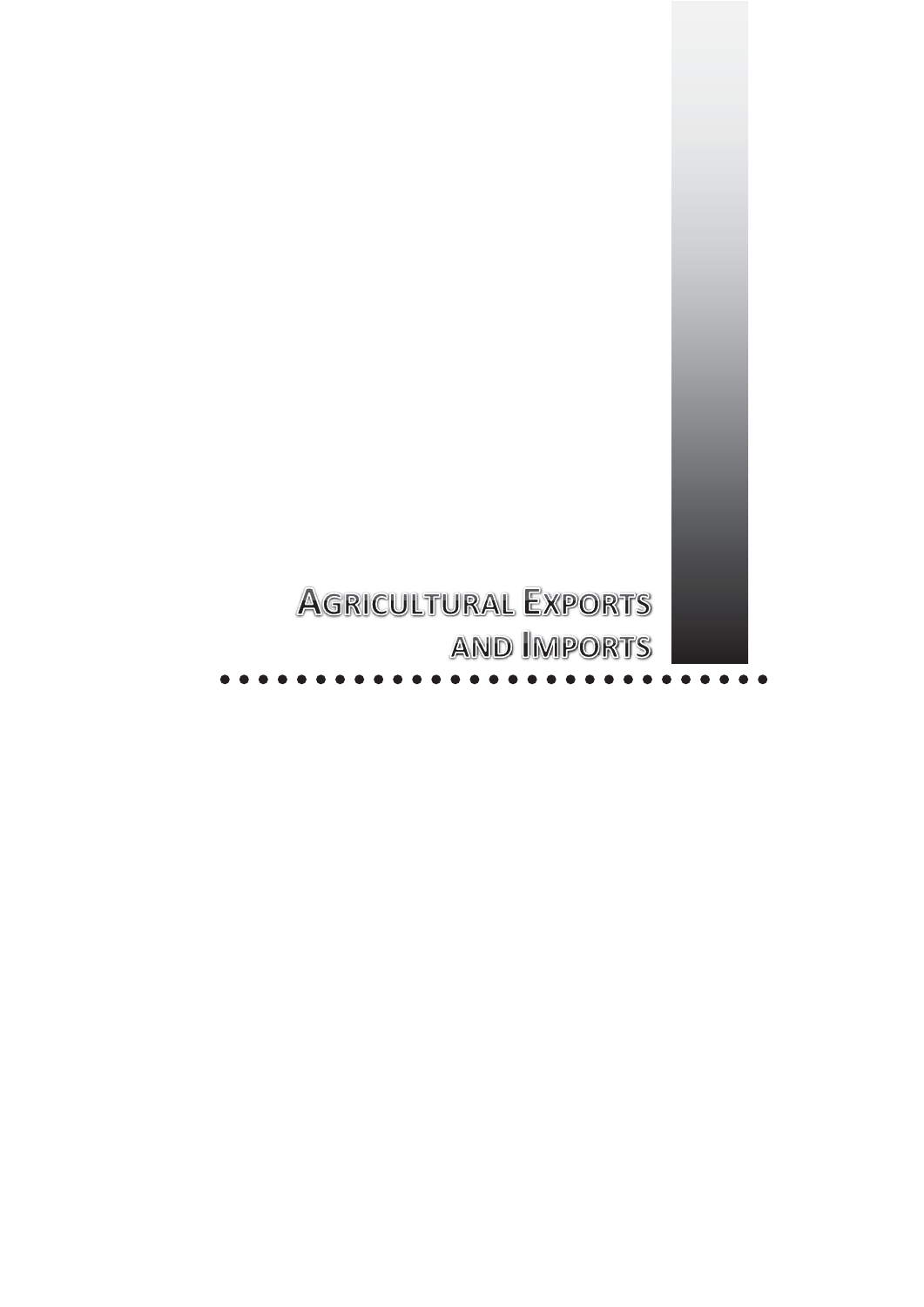*The trade performance of the country's major agricultural commodities is described in terms of the year-on-year changes on the volume and value of exports and imports of agricultural commodities. It also accounts for the contribution of the agricultural products in the country's foreign trade and the share of selected agricultural commodities in the world export trade.* 

# **Agricultural Exports**

The country's agricultural exports in 2015 amounted to US\$ 5.13 billion. This was lower by 21.6 percent from the previous year record of US\$ 6.54 billion. Specifically, rice exports valued at US\$ 0.80 million in 2015 declined by 75.3 percent. Likewise, the corresponding volume of exports was reduced to 220 metric tons by 79.6 percent. Corn exports recorded an increase of 78.8 percent in its value at US\$ 4.80 million while volume dropped by 31.4 percent to 492.0 metric tons in 2015. The revenues generated from the exportation of rice and corn were minimal as they shared less than 0.1 percent each in the total value of agricultural exports.

In 2015, fresh banana exports at 1.80 million metric tons contracted by 50.6 percent. Its value at US\$ 657.87 million dropped by 41.8 percent. Hence, the share of fresh banana exports in the total value of agricultural exports slid to 12.8 percent. Exports of centrifugal sugar were also reduced to 38,750 metric tons valued at US\$ 21.77 million. It recorded a drop of 81.3 percent in volume and 79.7 percent in value. The share of centrifugal sugar went down to 0.4 percent. The volume of fresh pineapple exports at 315,829 metric tons declined by 35.2 percent and value at US\$ 126.17 million decreased by 18.0 percent. Fresh pineapple exports contributed an increased share of 2.5 percent to the total agricultural exports earnings. Exportation of fresh mango at 12,981 metric tons amounted to US\$ 16.09 million. Correspondingly, these were down by 38.5 percent and 34.1 percent. About 0.3 percent was shared by fresh mango exports in the earnings from agricultural exports. For Virginia tobacco, the volume of export was reduced to 8,654 metric tons or by 39.2 percent. Export revenue from Virginia tobacco dropped by 33.4 percent to US\$ 32.30 million accounting for 0.6 percent to total value of agricultural exports.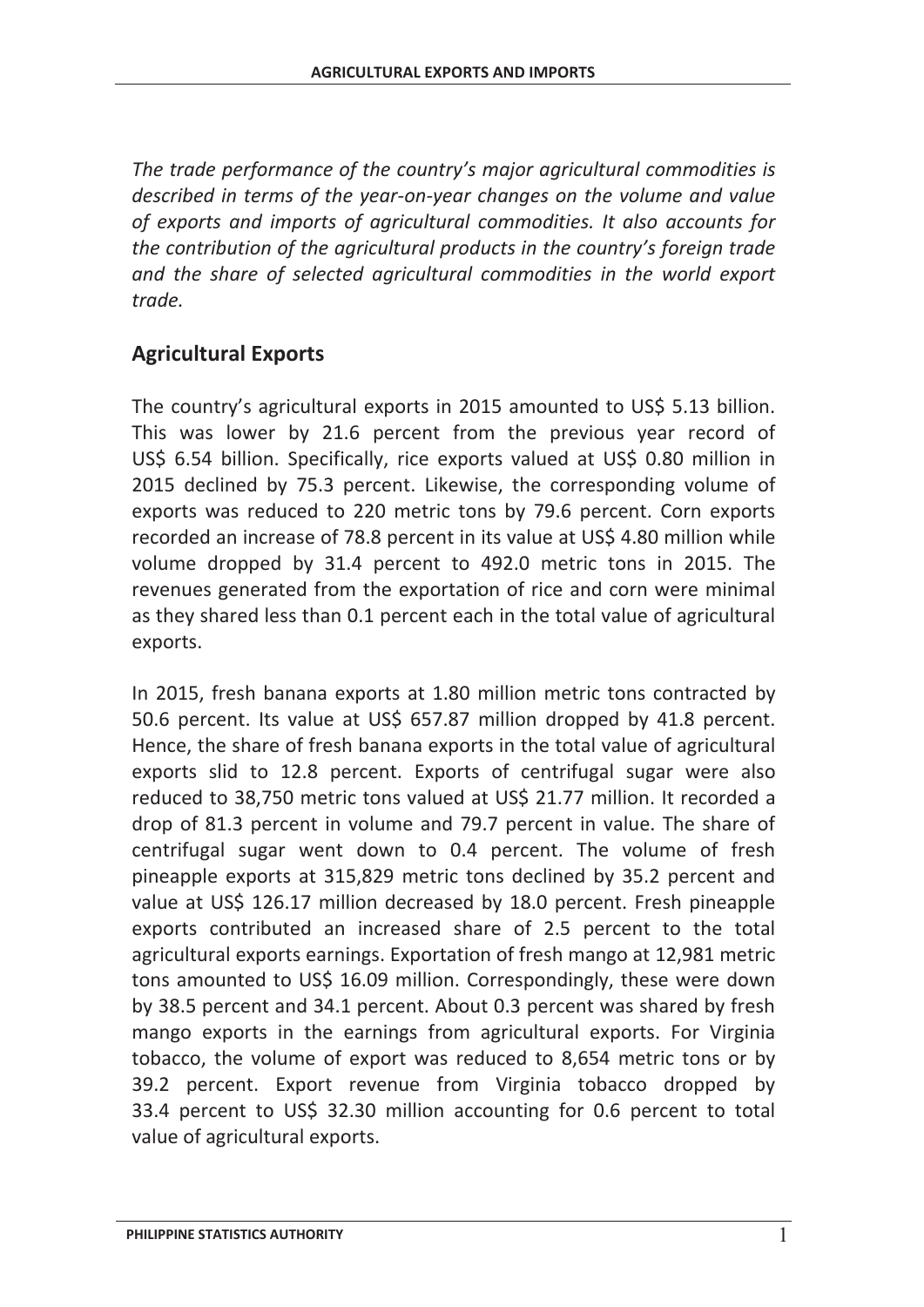share to the country's export earnings from agricultural products.<br>Declining volume and value of synagte were reported in onion monge Most of the other agricultural commodities reported less than 0.1 percent Declining volume and value of exports were reported in onion, mongo beans, cassava, papaya and calamansi. Meanwhile, increasing exportation both in volume and value were noted for coconut, cocoa beans, sweet potato and watermelon (Tables 1, 1a and 1b).

# **Agricultural Imports**

The 2015 total imports for agricultural products valued at US\$ 10.97 billion went up by about 13.9 percent from the 2014 record of US\$ 9.63 billion. Importation of rice in 2015 at 1.48 million metric tons was valued at US\$ 615.70 million. Both volume and value were growing by 36.0 percent. Its share to the total value of agricultural imports increased to 5.6 percent in 2015. The volume of corn imports at 0.71 million metric tons expanded by 23.9 percent while its respective value at US\$ 197.72 million slightly declined by 3.6 percent. This pulled down its share to 1.8 percent in the country's expenditure for agricultural imports.

There was an increased importation of Virginia tobacco in 2015. The volume of imports at 24,671 metric tons indicated a 63.6 increment and the value amounting to US\$ 106.48 million was higher by 56.8 percent from the previous year's record. This pushed up the share of tobacco imports to 1.0 percent of the total value of agricultural imports.

An 8.1 percent expansion was noted each in the import volume of mongo beans at 31,240 metric tons and value at US\$ 21.95 million. Mongo beans imports comprised only 0.2 percent in the total expenditures for agricultural imports. Bigger quantity of fresh garlic at 70,393 metric tons was imported in 2015 which was 137.3 percent more than the 2014 volume. Payments for fresh garlic imports surged to US\$ 19.56 million by 115.5 percent. It shared nearly 0.2 percent to the country's agricultural import expenditures.

A share of less than 0.1 percent each was noted for onion, coffee roasted, cocoa beans, garlic, tomato, potato, cauliflower and carrots. A remarkable expansion both in volume and value were registered in onion, tomato and potato by more than 200 percent. Downtrends were exhibited by cocoa beans, cauliflower and carrots (Tables 2, 2a and 2b).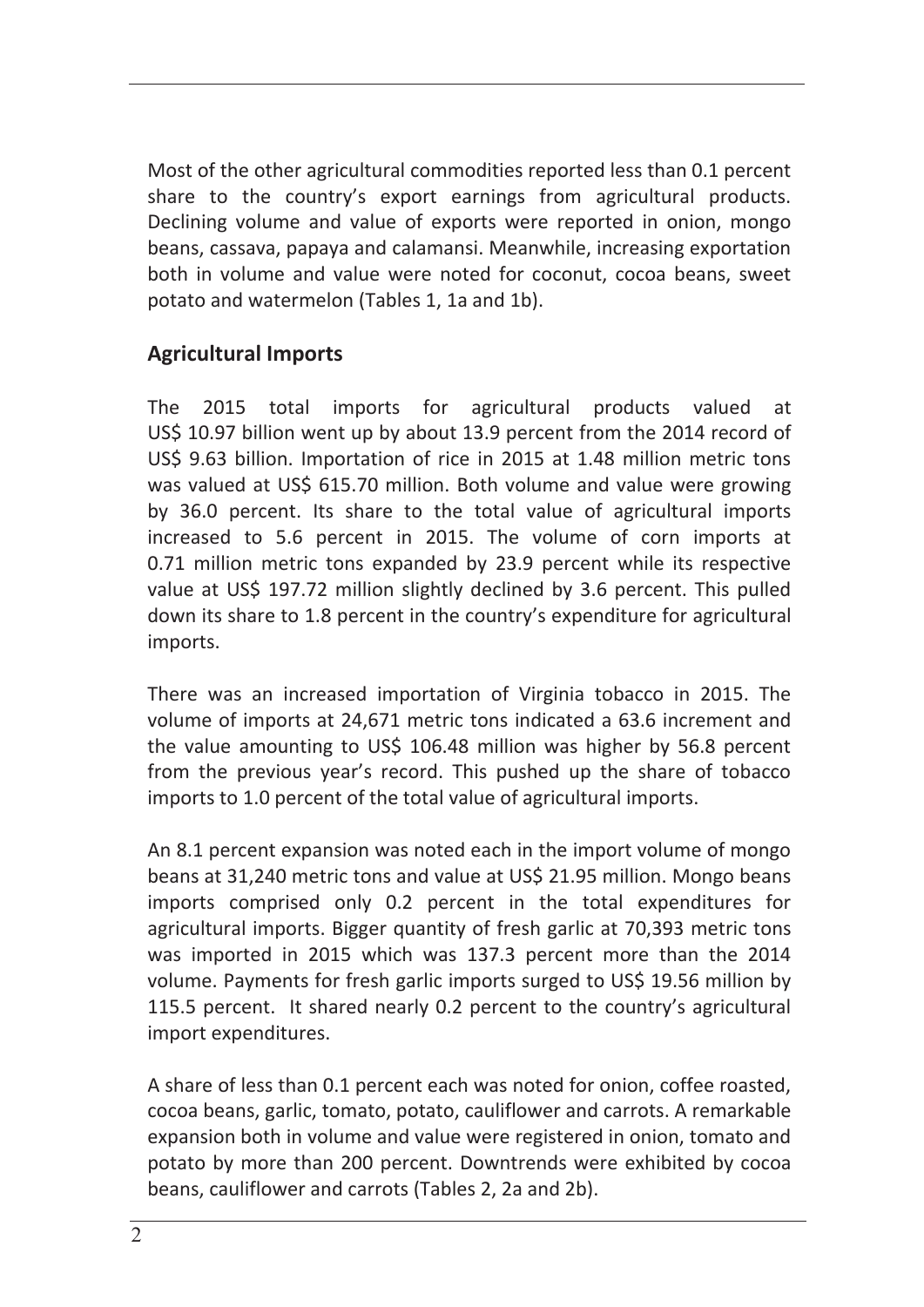# **Agriculture in Total Foreign Trade and in World Export**

In 2015, the contribution of agricultural products to the country's total exports continued to decline to 8.72 percent. On the other hand, its share to total imports was increasing and in 2015, it was up to 15.43 percent (Table 3).

In the world export market, the Philippines continued to supply bigger volume of coconut products. In 2013, the share of coconut oil in the world export significantly increased to 49.0 percent. Similar trend was observed for copra cake whose share leaped to 73.1 percent. An increased share of 28.2 percent was noted for dessicated coconut. Similarly, the shares of other commodities were going up to 16.3 percent for banana, 1.3 percent for centrifugal sugar and 1.2 percent for unmanufactured tobacco. On the other hand, the contribution of canned pineapple exports went down to 17.2 percent in 2013. The country's exports of copra and onion comprised less than one percent in the world exports (Table 4).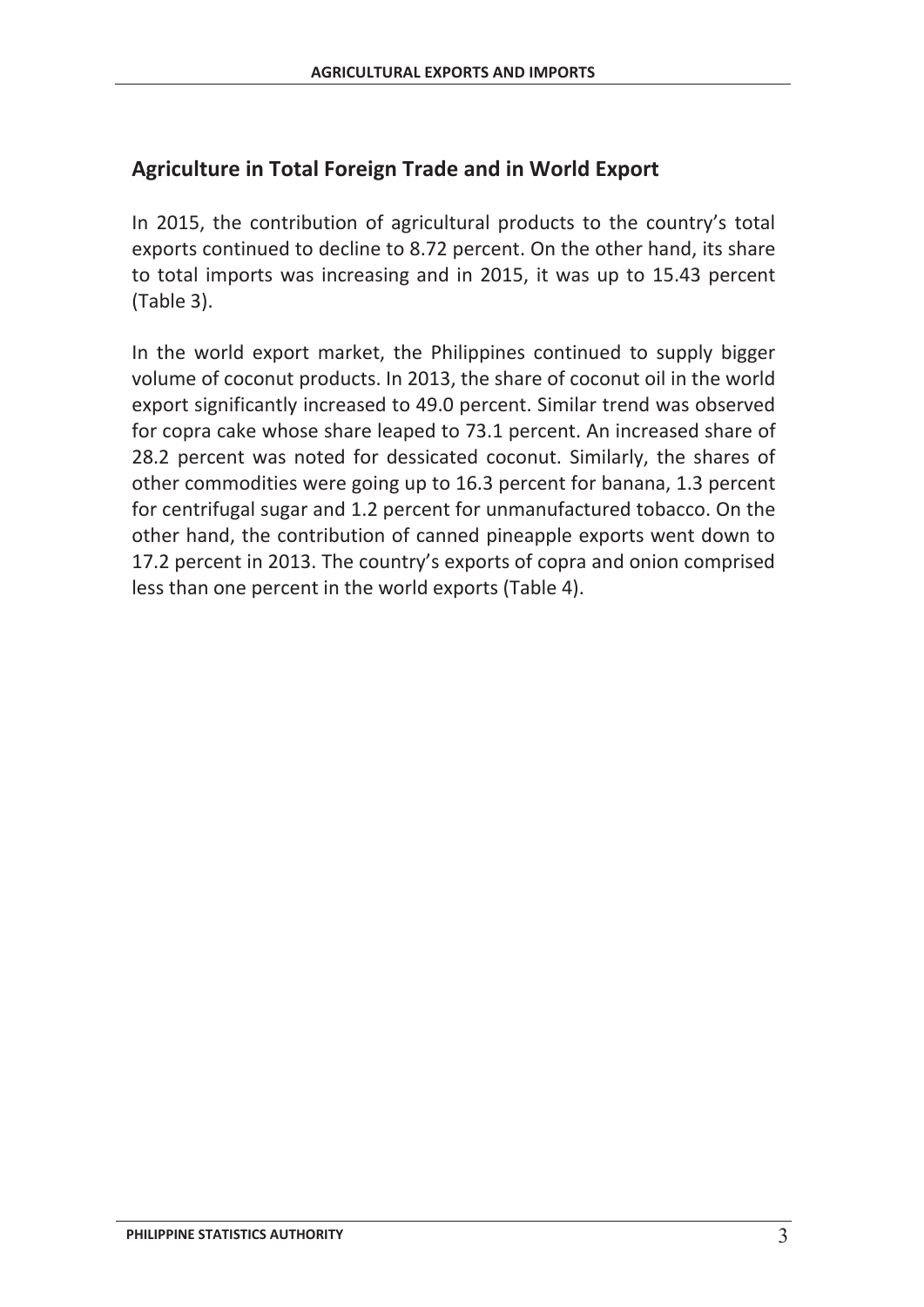|                                                                             |      | QTY.          | $(1n$ MT)                                  |
|-----------------------------------------------------------------------------|------|---------------|--------------------------------------------|
|                                                                             |      |               |                                            |
|                                                                             | 2012 | VALUE         | (In $MT$ )   US\$ ('000)   % Share         |
|                                                                             |      | QTY.          |                                            |
|                                                                             |      |               |                                            |
|                                                                             | 2011 | VALUE         | $(1n$ MT) $ $ US\$ $(000)$ $ $ % Share $ $ |
| and percentage share of selected commodities in total agricultural exports, |      | QTY.          |                                            |
| 11-2015<br>uantity, value<br>lippines, 20<br>Table 1                        |      | NLI<br>COMMOI |                                            |
|                                                                             |      |               |                                            |

|                               |                        | $\Xi$<br>$\overline{20}$                |                    |                 | 2012                    |                          |                          | 2013                                 |                |
|-------------------------------|------------------------|-----------------------------------------|--------------------|-----------------|-------------------------|--------------------------|--------------------------|--------------------------------------|----------------|
| COMMODITY                     | QTY.                   | VALUE                                   |                    | QTY.            | VALUE                   |                          | QTY.                     | VALUE                                |                |
|                               | $(1n$ MT)              | (000)<br>us\$                           | <b>Share</b><br>৯ৎ | $($ In MT $)$   | ('000)<br>US\$          | <b>Share</b><br>$\aleph$ | (ln MT)                  | US\$ ('000)                          | Share<br>ৼ     |
| Grains<br>Corn<br><b>Rice</b> | 538.4<br>12.4          | 2,162.0<br>43.4                         | 0.040<br>0.001     | 21.3<br>298.1   | 89.5<br>1,267.7         | 0.025<br>0.002           | 310.8<br>2,664.1         | 5388.5<br>1,191.0                    | 0.084<br>0.019 |
| Other crops                   |                        |                                         |                    | 2,646,117.6     |                         | 12.836                   |                          |                                      | 15.040         |
| Centrifugal sugar<br>Banana   | 2,055,510.4            | .,377.3<br>.451.2<br>472                | 8.697<br>6.470     | 201,930.5       | 108,796.9<br>646,657.1  | 2.160                    | 3,266,547.6<br>471,268.6 | 962,575.3                            | 4.264          |
| Pineapple, fresh              | 578,737.5<br>263,271.8 | ,844.6<br>351                           |                    | 397,018.0       | 99,665.6                | 1.978                    | 489,742.9                | 272,884.6<br>152,495.9               | 2.383          |
| Mango, fresh                  | 21,150.9               | 16,721.4                                | 1.212<br>0.308     | 18,440.1        | 15,239.9                | 0.303                    | 7,886.0                  | .3,296.9<br>$\overline{\phantom{0}}$ | 0.208          |
| Coconut (matured)             | 748.5                  | 345.1                                   | 0.006              | 134.2           | 48.4                    | 0.001                    | 470.8                    | 208.6                                | 0.003          |
| Onion, fresh                  | 14,009.5               | ,539.9<br>9                             | 0.120              | 5,823.5         |                         | 0.052                    | 3,570.7                  | 1,565.4                              | 0.024          |
| Mongo Beans                   | 275.1                  | 399.6                                   | 0.007              | 77.4            | 2,641.9<br>75.2<br>14.2 | 0.001                    | 27.8                     | 12.1                                 | 0.000          |
| Coffee, Robusta               | $\overline{0}$ :       | 1.2                                     | 0.000              | 1.8             |                         | 0.000                    |                          |                                      |                |
| Cocoa Beans                   | 123.8                  | 356.5                                   | 0.007              | 298.1           | 639.4                   | 0.013                    | 498.1                    | 1,078.1                              | 0.017          |
| Leaf Tobacco,                 | 13,638.6               | ,248.5<br>43                            | 0.796              | 893.8<br>4      | 2,871.6<br>3            | 0.652                    | 12,129.6                 | 36,226.3                             | 0.566          |
| Virginia type                 |                        |                                         |                    |                 |                         |                          |                          |                                      |                |
| Garlic, fresh                 |                        |                                         |                    |                 |                         |                          |                          |                                      |                |
| Sweet Potato                  | 3.9                    | 5.8                                     | 0.000              | 5.3             | 7.0                     | 0.000                    | 16.3                     | 12.2                                 | 0.000          |
| Cassava, fresh                | 1,098.3                | $\tilde{\mathcal{L}}$<br>57.<br>ī,<br>1 | 0.029              | 582.8           | 966.3                   | 0.019                    | 1,031.0                  | 1,593.4                              | 0.025          |
| Cabbage                       | $\frac{0}{4}$          | 1.5                                     | 0.000              |                 |                         |                          |                          |                                      |                |
| Papaya, fresh                 | 2,950.8                | 1,307.7<br>S                            | 0.061              | 3,065.5         | 3,695.6                 | 0.073                    | 5,924.8                  | 6,132.5                              | 0.096          |
| Watermelon, fresh             | 666.2                  | $91.1$<br>38.4                          | 0.002              | 1,293.1         | 176.5                   | 0.004                    | 85.4                     | 27.0                                 | 0.000          |
| Calamansi, fresh              | 27.9                   |                                         | 0.001              | 5.3<br>$\infty$ | 36.0                    | 0.001                    | 29.4                     | 30.5                                 | 0.000          |
|                               |                        |                                         |                    |                 |                         |                          |                          |                                      |                |
| All Agricultural Exports      |                        | 5,431,758                               |                    |                 | 5,037,937               |                          |                          | 6,400,031                            |                |

*- no exports Source: PSA*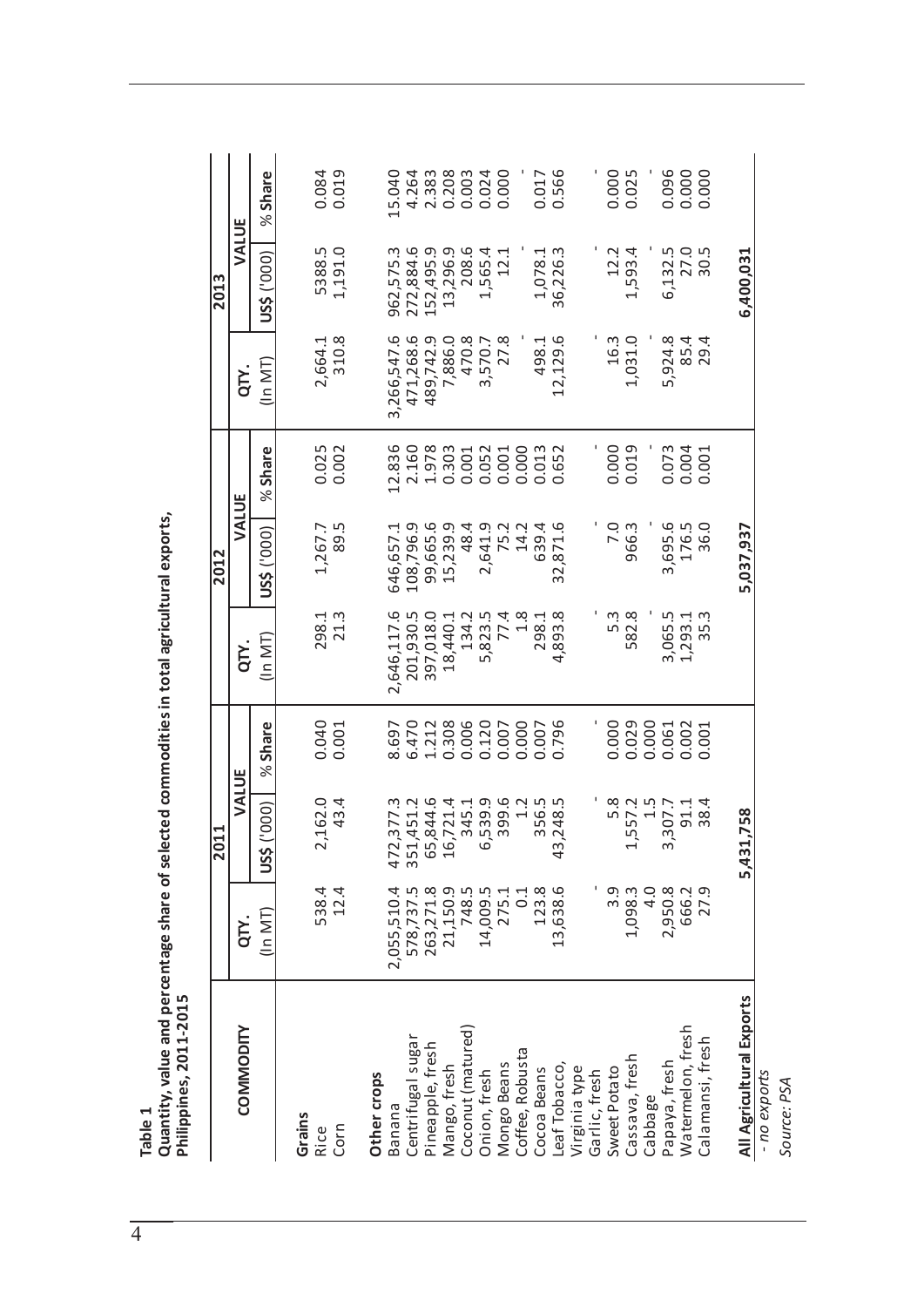|                          |                               | 2014               |                                   |                         | 2015           |                                  |
|--------------------------|-------------------------------|--------------------|-----------------------------------|-------------------------|----------------|----------------------------------|
| <b>COMMODITY</b>         | QTY.                          | VALUE              |                                   | QTY.                    | VALUE          |                                  |
|                          | (In MT)                       | US\$ ('000)        | <b>Share</b><br>৯ৎ                | $(1n$ MT                | (000)<br>US\$  | Share<br>৯ৎ                      |
| Grains                   |                               |                    |                                   |                         |                |                                  |
| <b>Rice</b>              | 1,075.3<br>717.7              |                    | 0.049                             | 219.5<br>492.0          | 800.3          | 0.016                            |
| Corn                     |                               | 3,237.0<br>2,684.3 | 0.041                             |                         | 4,798.2        | 0.093                            |
| Other crops              |                               |                    |                                   |                         |                |                                  |
| Banana                   | 3,630,976.3                   | 1,129,890.9        |                                   |                         | 657,870.1      | .2.819                           |
| Centrifugal sugar        | 206,825.0                     | 107,136.1          |                                   | 1,795,219.2<br>38,750.2 | 21,774.3       | 0.424<br>2.459<br>0.002<br>0.002 |
| Pineapple, fresh         |                               | 153,907.7          |                                   | 315,829.0               | 126,170.6      |                                  |
| Mango, fresh             | 487,492.4<br>21,111.5<br>36.0 | 24,410.2           | 17.269<br>1.637<br>2.352<br>0.373 | 12,981.3                | 16,085.7       |                                  |
| Coconut (matured)        |                               | 20.0               | 0.000                             | 441.1                   | 86.3           |                                  |
| Onion, fresh             | 2,690.9                       | 1,452.8            | 0.022                             | 922.3                   | 608.7          | 0.012                            |
| Mongo Beans              | 50.1                          | 6.2<br>m           | 0.001                             | 0.1                     | $0.1$<br>$1.2$ | 0.000                            |
| Coffee, Robusta          |                               |                    |                                   | C <sub>1</sub>          |                | 0.000                            |
| Cocoa Beans              | 1,769.7                       | 4,459.6            | 0.068                             | 1,803.7                 | 5,760.6        | 0.112                            |
| Leaf Tobacco,            | 14,231.4                      | 48,482.9           | 0.741                             | 8,653.6                 | 32,295.2       | 0.629                            |
| Virginia type            |                               |                    |                                   |                         |                |                                  |
| Garlic, fresh            | $\ddot{1}$                    |                    | 0.000                             |                         | ı              |                                  |
| Sweet Potato             | 21.2                          | $3.5$<br>31.9      | 0.000                             | 25.8                    | 32.0           | 0.001                            |
| Cassava, fresh           | 1,743.5                       | 2,285.0            | 0.035                             | 656.1                   | 753.2          | 0.015                            |
| Cabbage                  |                               |                    |                                   |                         |                |                                  |
| Papaya, fresh            | 5,108.4                       | 4,797.0            | 0.073                             | 1,834.4                 | 2,230.2        | 0.043                            |
| Watermelon, fresh        | 168.8                         | $38.6$<br>43.6     | 0.001                             | 274.9                   | 39.0<br>33.0   | 0.001                            |
| Calamansi, fresh         | 44.8                          | $3.\overline{6}$   | 0.001                             | O.<br>43                |                | 0.001                            |
| All Agricultural Exports |                               | 6,542,946          |                                   |                         | 5,131,853      |                                  |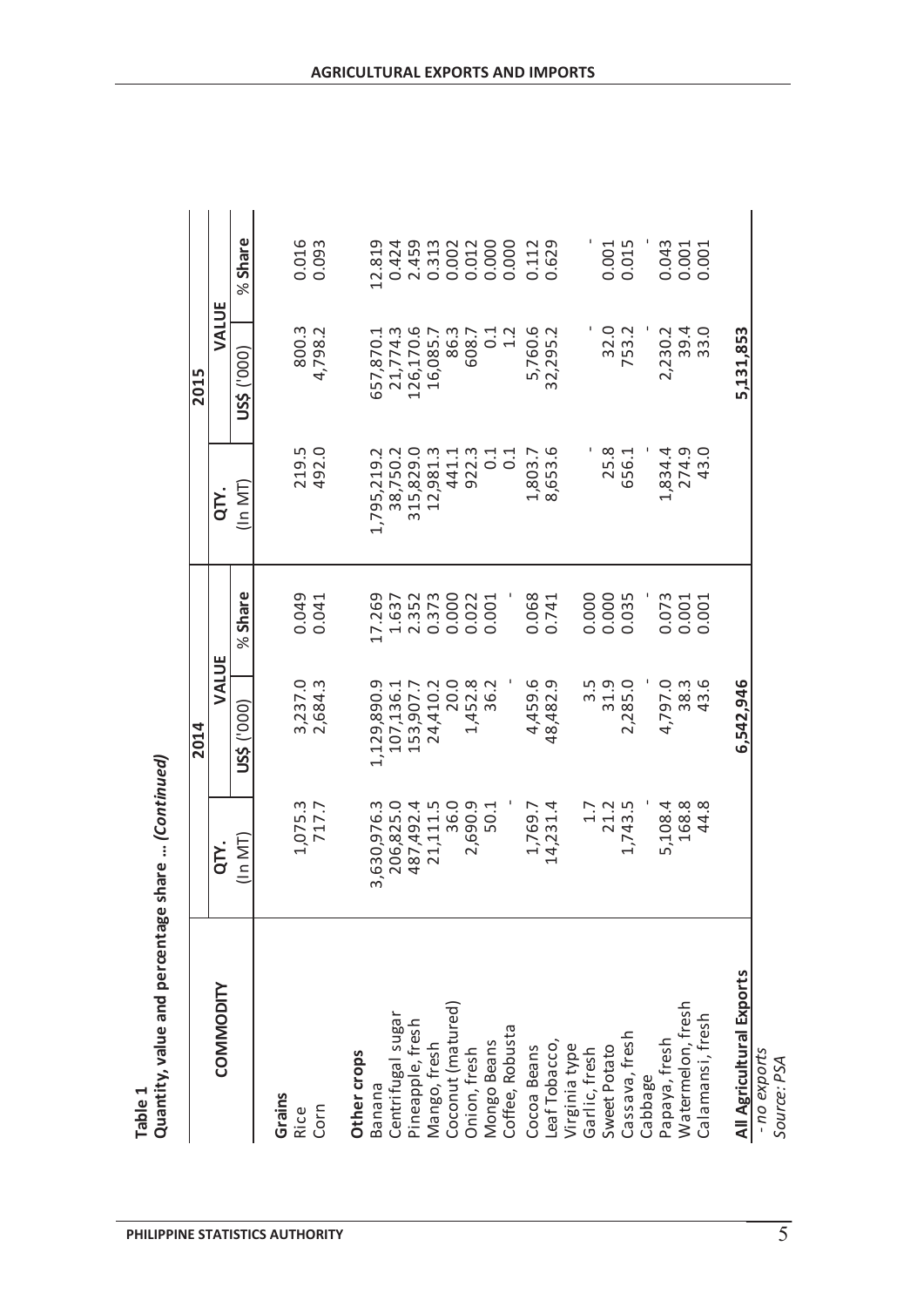#### **Table 1a. Growth rates of value of selected agricultural exports, Philippines, 2011-2015** (in percent)

| <b>COMMODITY</b>                | 2011-2012 | 2012-2013 | 2013-2014 | 2014-2015 |
|---------------------------------|-----------|-----------|-----------|-----------|
| <b>Grains</b>                   |           |           |           |           |
| Rice                            | $-41.4$   | 325.1     | $-39.9$   | $-75.3$   |
| Corn                            | 106.1     | 1,231.4   | 125.4     | 78.8      |
| Other crops                     |           |           |           |           |
| Banana                          | 36.9      | 48.9      | 17.4      | $-41.8$   |
| Centrifugal sugar               | $-69.0$   | 150.8     | $-60.7$   | $-79.7$   |
| Pineapple, fresh                | 51.4      | 53.0      | 0.9       | $-18.0$   |
| Mango, fresh                    | $-8.9$    | $-12.7$   | 83.6      | $-34.1$   |
| Coconut (matured)               | $-86.0$   | 331.1     | $-90.4$   | 331.7     |
| Onion, fresh                    | $-59.6$   | $-40.7$   | $-7.2$    | $-58.1$   |
| Mongo Beans                     | $-81.2$   | $-83.9$   | 199.0     | $-99.7$   |
| Coffee, Robusta                 | 1,038.3   |           |           |           |
| Cocoa Beans                     | 79.4      | 68.6      | 313.6     | 29.2      |
| Leaf Tobacco,                   | $-24.0$   | 10.2      | 33.8      | $-33.4$   |
| Virginia type                   |           |           |           |           |
| Garlic, fresh                   |           |           |           |           |
| Sweet Potato                    | 20.3      | 75.5      | 160.3     | 0.2       |
| Cassava, fresh                  | $-37.9$   | 64.9      | 43.4      | $-67.0$   |
| Cabbage                         |           |           |           |           |
| Papaya, fresh                   | 11.7      | 65.9      | $-21.8$   | $-53.5$   |
| Watermelon, fresh               | 93.8      | $-84.7$   | 41.9      | 2.9       |
| Calamansi, fresh                | $-6.3$    | $-15.3$   | 42.9      | $-24.3$   |
| <b>All Agricultural Exports</b> | $-7.3$    | 27.0      | 2.2       | $-21.6$   |

*- no exports*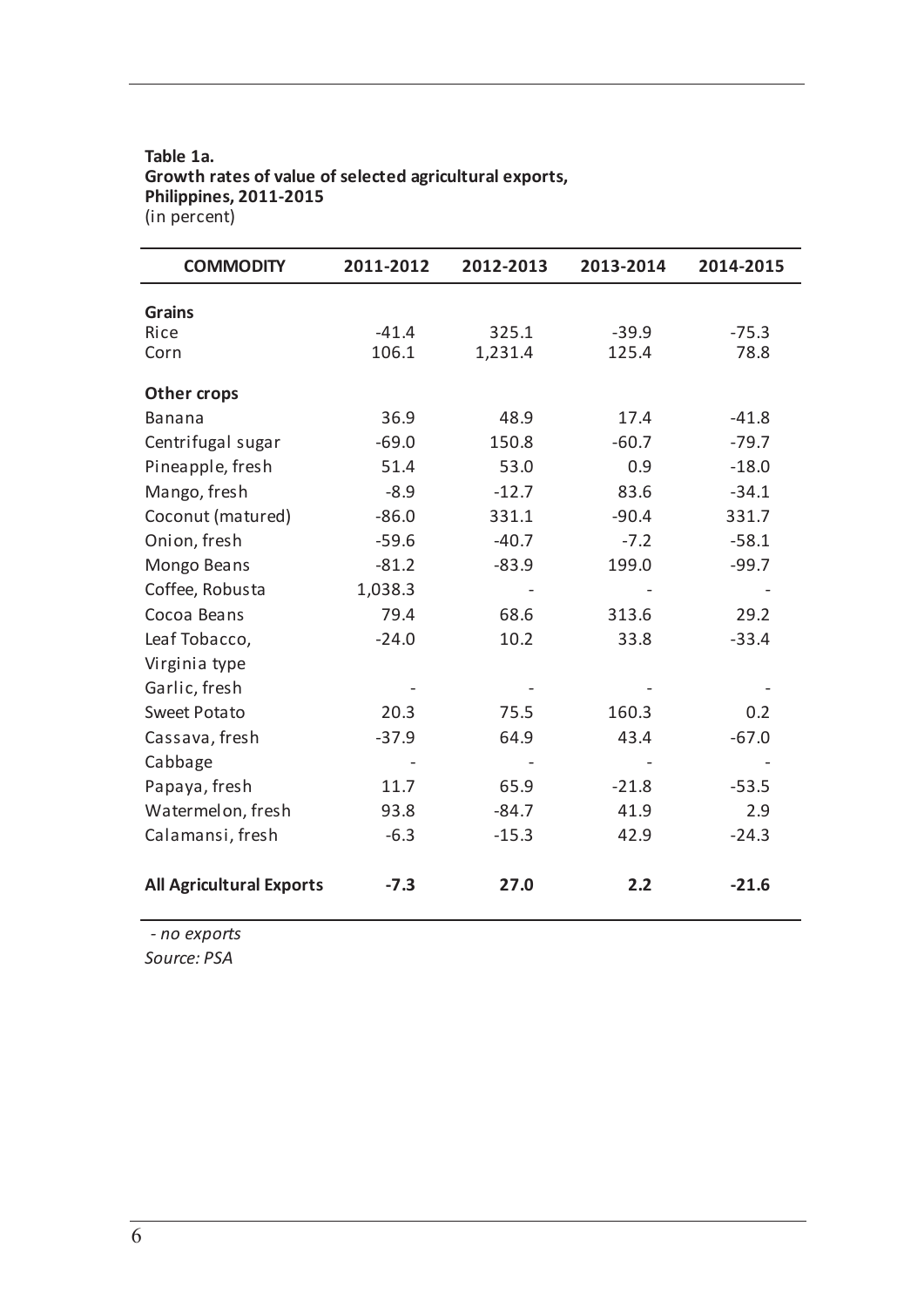| <b>COMMODITY</b>  | 2011-2012 | 2012-2013 | 2013-2014 | 2014-2015 |
|-------------------|-----------|-----------|-----------|-----------|
| <b>Grains</b>     |           |           |           |           |
|                   |           |           |           |           |
| Rice              | $-44.6$   | 793.7     | $-59.6$   | $-79.6$   |
| Corn              | 72.0      | 1,360.3   | 130.9     | $-31.4$   |
| Other crops       |           |           |           |           |
| <b>Banana</b>     | 28.7      | 23.4      | 11.2      | $-50.6$   |
| Centrifugal sugar | $-65.1$   | 133.4     | $-56.1$   | $-81.3$   |
| Pineapple, fresh  | 50.8      | 23.4      | $-0.5$    | $-35.2$   |
|                   |           |           |           |           |
| Mango, fresh      | $-12.8$   | $-57.2$   | 167.7     | $-38.5$   |
| Coconut (matured) | $-82.1$   | 250.9     | $-92.4$   | 1,125.4   |
| Onion, fresh      | $-58.4$   | $-38.7$   | $-24.6$   | $-65.7$   |
| Mongo Beans       | $-71.9$   | $-64.1$   | 80.3      | $-99.7$   |
| Coffee, Robusta   | 1,649.5   |           |           |           |
| Cocoa Beans       | 140.8     | 67.1      | 255.3     | 1.9       |
| Leaf Tobacco,     | $-64.1$   | 147.9     | 17.3      | $-39.2$   |
| Virginia type     |           |           |           |           |
| Garlic, fresh     |           |           |           |           |
| Sweet Potato      | 35.2      | 209.1     | 30.0      | 21.7      |
| Cassava, fresh    | $-46.9$   | 76.9      | 69.1      | $-62.4$   |
| Cabbage           |           |           |           |           |
| Papaya, fresh     | 3.9       | 93.3      | $-13.8$   | $-64.1$   |
| Watermelon, fresh | 94.1      | $-93.4$   | 97.7      | 62.8      |
| Calamansi, fresh  | 26.8      | $-16.9$   | 52.7      | $-4.1$    |
|                   |           |           |           |           |

#### **Philippines, 2011-2015 Table 1b. Growth rates of quantity of selected agricultural exports,** (in percent)

*- no exports*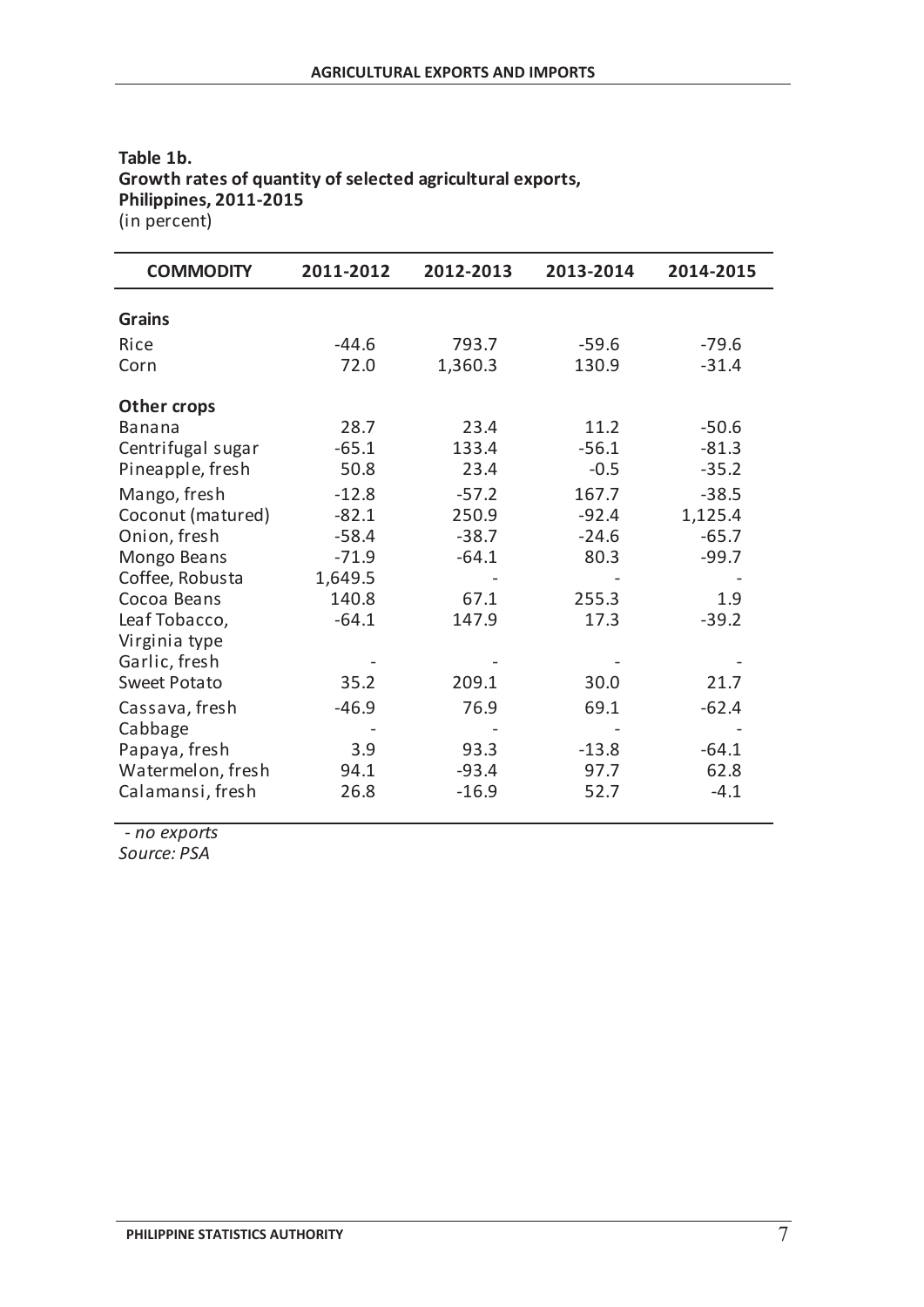| N      |  |
|--------|--|
| ω      |  |
| г      |  |
| σ<br>۰ |  |
|        |  |

Quantity, value and percentage share of selected commodities in total agricultural imports,<br>Philippines, 2011-2015 **Quantity, value and percentage share of selected commodities in total agricultural imports, Philippines, 2011-2015**

|                              |           | 2011           |         |             | 2012             |         |               | 2013          |         |
|------------------------------|-----------|----------------|---------|-------------|------------------|---------|---------------|---------------|---------|
| <b>COMMODITY</b>             | QTY.      | VALUE          |         | QTY.        | VALUE            |         | QT.           | VALUE         |         |
|                              | $(1n$ MT  | (1000)<br>us\$ | % Share | (In MT)     | US\$ ('000)      | % Share | $(1n$ MT      | US\$ ('000)   | % Share |
|                              |           |                |         |             |                  |         |               |               |         |
| Grains                       |           |                |         |             |                  |         |               |               |         |
| <b>Rice</b>                  | 707,668.4 | 383,150.9      | 4.887   | 1,042,143.6 | 438,084.6        | 5.363   | 399,076.6     | 172,313.2     | 2.173   |
| Corn                         | 66,193.1  | 48,016.9       | 0.612   | 136,574.6   | 88,518.4         | 1.084   | 341,604.6     | 138,519.1     | 1.747   |
| Other crops                  |           |                |         |             |                  |         |               |               |         |
|                              |           |                |         |             |                  |         |               |               |         |
| Onion, fresh                 | 4,977.5   | 731.6          | 0.009   | 18,442.7    | 2,281.2          | 0.028   | 8,507.9       | 1, 142.2      | 0.014   |
| Mongo Beans                  | 26,885.6  | 5,485.0        | 0.198   | 32,794.6    | 16,246.4         | 0.199   | 33,910.1      | 22,999.4      | 0.290   |
| Coffee, Roasted              | 302.7     | 776.0          | 0.010   | 754.5       | 2,128.7          | 0.026   | 474.0         | 1,461.3       | 0.018   |
| Cocoa Beans                  | 302.4     | 1,071.7        | 0.014   | 147.7       | 371.4            | 0.005   | 218.2         | 583.9         | 0.007   |
| Leaf Tobacco,                | 19,757.7  | 53,297.9       | 0.680   | 26,847.5    | 74,485.8         | 0.912   | 28,712.3      | 86,577.6      | 1.092   |
| Virginia type                |           |                |         |             |                  |         |               |               |         |
| Garlic, fresh                | 7,850.4   | 1,433.5        | 0.018   | 5,961.5     | 982.4            | 0.012   | 2,532.2       | 450.8         | 0.006   |
| Cassava, fresh               | 12,706.0  | 5,177.5        | 0.066   | 78.1        | 21.9             | 0.000   | 15,877.5      | 5,553.0       | 0.070   |
| Tomato, fresh                | 950.3     | 513.0          | 0.007   | 11.8        | $4.\overline{3}$ | 0.000   | $\frac{3}{2}$ | $\frac{3}{2}$ | 0.000   |
| Potato, fresh                | 8,176.1   | 3,047.9        | 0.039   | 6,299.3     | 2,182.9          | 0.027   | 4,362.3       | 1,276.3       | 0.016   |
| Cauliflower &headed broccoli | 123.0     | 126.4          | 0.002   | 112.7       | 203.2            | 0.002   | 24.1          | 48.7          | 0.001   |
| Carrots, fresh               | 49.5      | 28.2           | 0.000   | 10.4        | 10.4             | 0.000   | 25.4          | 16.6          | 0.000   |
| All Agricultural Imports     |           | 39,929         |         |             | 8,168,329        |         |               | 7,931,142     |         |
| Source: PSA                  |           |                |         |             |                  |         |               |               |         |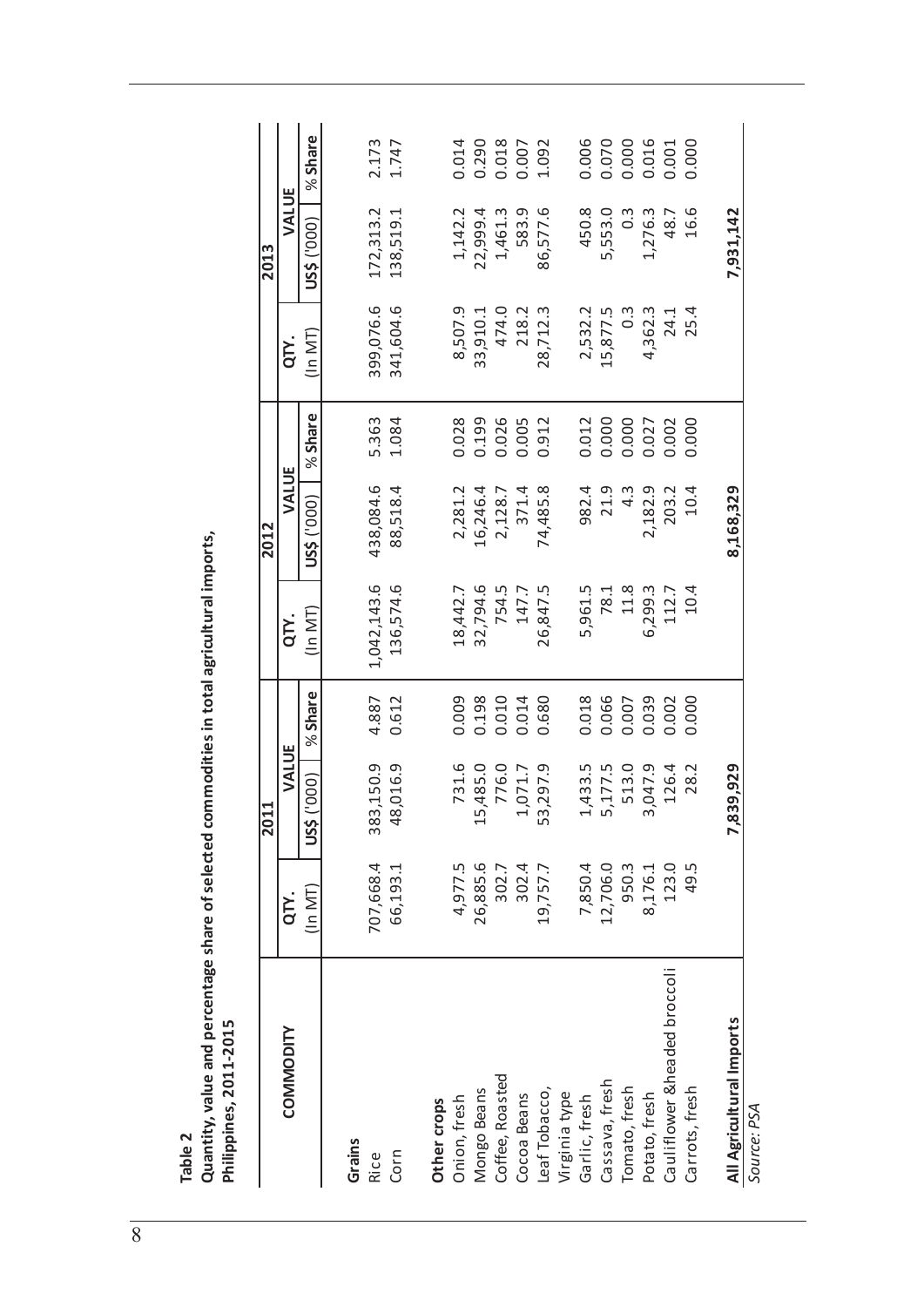|                              |             | 2014        |         |             | 2015             |         |
|------------------------------|-------------|-------------|---------|-------------|------------------|---------|
| COMMODITY                    | QTY.        | VALUE       |         | QTY.        | VALUE            |         |
|                              | $(ln$ MT    | US\$ ('000) | % Share | (In MT)     | US\$ ('000)      | % Share |
| Grains                       |             |             |         |             |                  |         |
| Rice                         | 1,089,140.6 | 453,765.7   | 4.711   | 1,481,502.5 | 615,700.9        | 5.615   |
| Corn                         | 575,138.7   | 205,046.2   | 2.129   | 712,423.7   | 197,719.3        | 1.803   |
| Other crops                  |             |             |         |             |                  |         |
| Onion, fresh                 | 9,047.0     | 1,615.8     | 0.017   | 36,246.7    | 6,332.5          | 0.058   |
| Mongo Beans                  | 28,903.6    | 20,303.5    | 0.211   | 31,240.4    | 21,948.8         | 0.200   |
| Coffee, Roasted              | 1,215.6     | 4,710.9     | 0.049   | 1,974.6     | 7,071.0          | 0.064   |
| Cocoa Beans                  | 513.1       | 1,688.7     | 0.018   | 265.0       | 902.2            | 0.008   |
| Leaf Tobacco,                | 15,079.4    | 67,912.7    | 0.705   | 24,671.4    | 106,483.5        | 0.971   |
| Virginia type                |             |             |         |             |                  |         |
| Garlic, fresh                | 29,659.6    | 9,076.2     | 0.094   | 70,392.8    | 19,558.4         | 0.178   |
| Cassava, fresh               | 10,438.8    | 3,626.4     | 0.038   |             |                  |         |
| Tomato, fresh                | 10.5        | 13.1        | 0.000   | 64.5        | 40.9             | 0.000   |
| Potato, fresh                | 6,666.1     | 2,467.6     | 0.026   | 20,026.9    | 7,464.5          | 0.068   |
| Cauliflower &headed broccoli | 27.1        | 43.8        | 0.000   | 17.7        | 17.2             | 0.000   |
| Carrots, fresh               | 12.1        | 3.2         | 0.000   | 0.4         | $0.\overline{5}$ | 0.000   |
|                              |             |             |         |             |                  |         |
| All Agricultural Imports     |             | 9,631,238   |         |             | 10,965,755       |         |

Table 2<br>Quantity, value and percentage share ... *(Continued)* **Quantity, value and percentage share …** *(Continued)*

- no imports<br>Source: PSA *- no imports Source: PSA*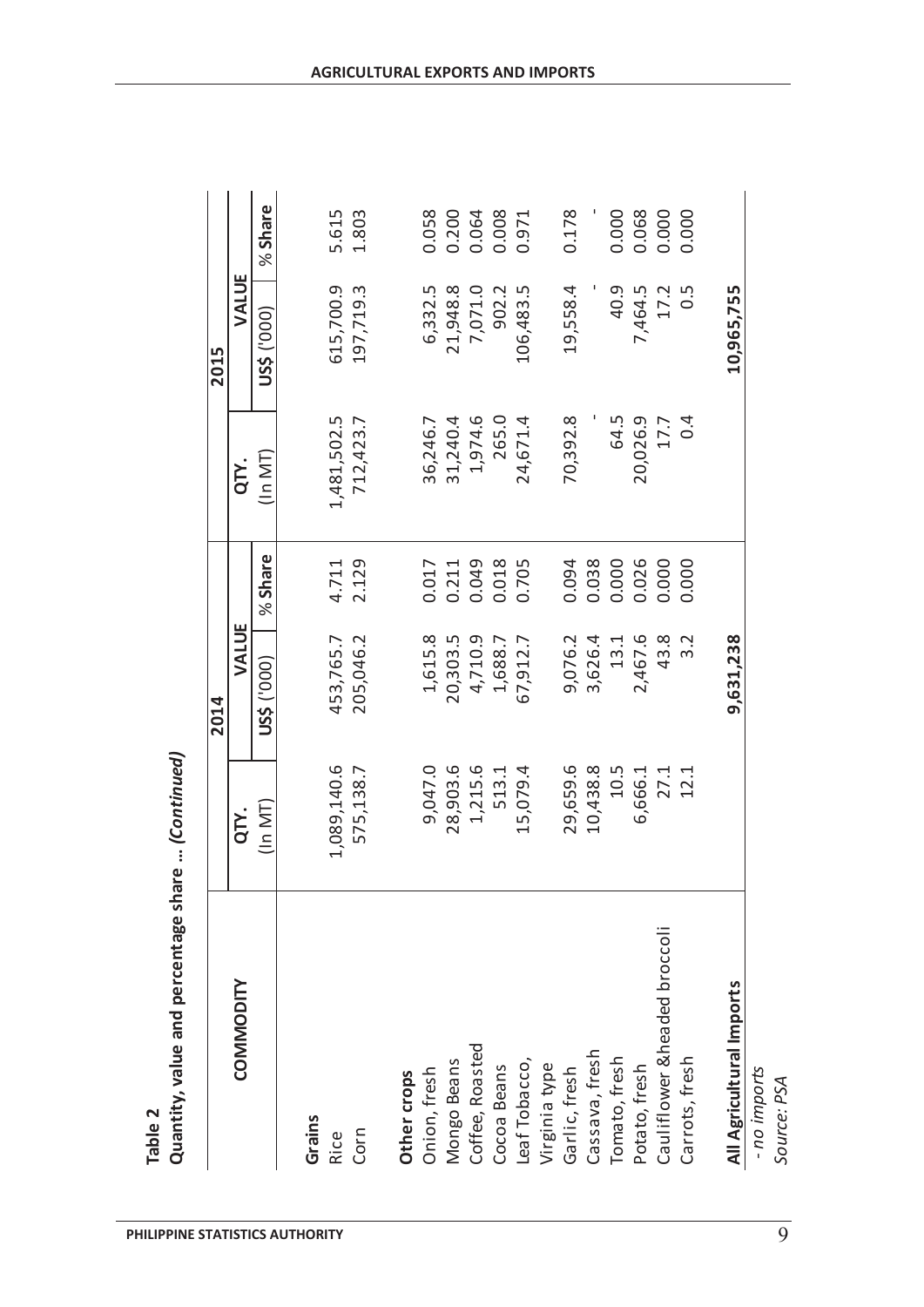### **Table 2a. Growth rates of value of selected agricultural imports, Philippines, 2011-2015** (in percent)

**COMMODITY 2011-2012 2012-2013 2013-2014 2014-2015 Grains** Rice 14.3 -60.7 163.3 35.7 Corn 84.3 56.5 48.0 -3.6 **Other crops** Onion, fresh 211.8 -49.9 41.5 291.9 Mongo Beans 4.9 41.6 -11.7 8.1 Coffee, Roasted 174.3 -31.4 222.4 50.1 Cocoa Beans -65.3 57.2 189.2 -46.6 Leaf Tobacco, 39.8 16.2 -21.6 56.8 Virginia type Garlic, fresh -31.5 -54.1 1,913.5 115.5 Cassava, fresh -99.6 25,270.0 -34.7 Tomato, fresh -99.2 -92.0 3,687.6 211.8 Potato, fresh -28.4 -41.5 93.3 202.5 Cauliflower 60.8 -76.0 -10.1 -60.8 Carrots, fresh -63.2 60.6 -80.9 -85.6 **All Agricultural Imports 4.2 -2.9 21.4 13.9** *- no imports*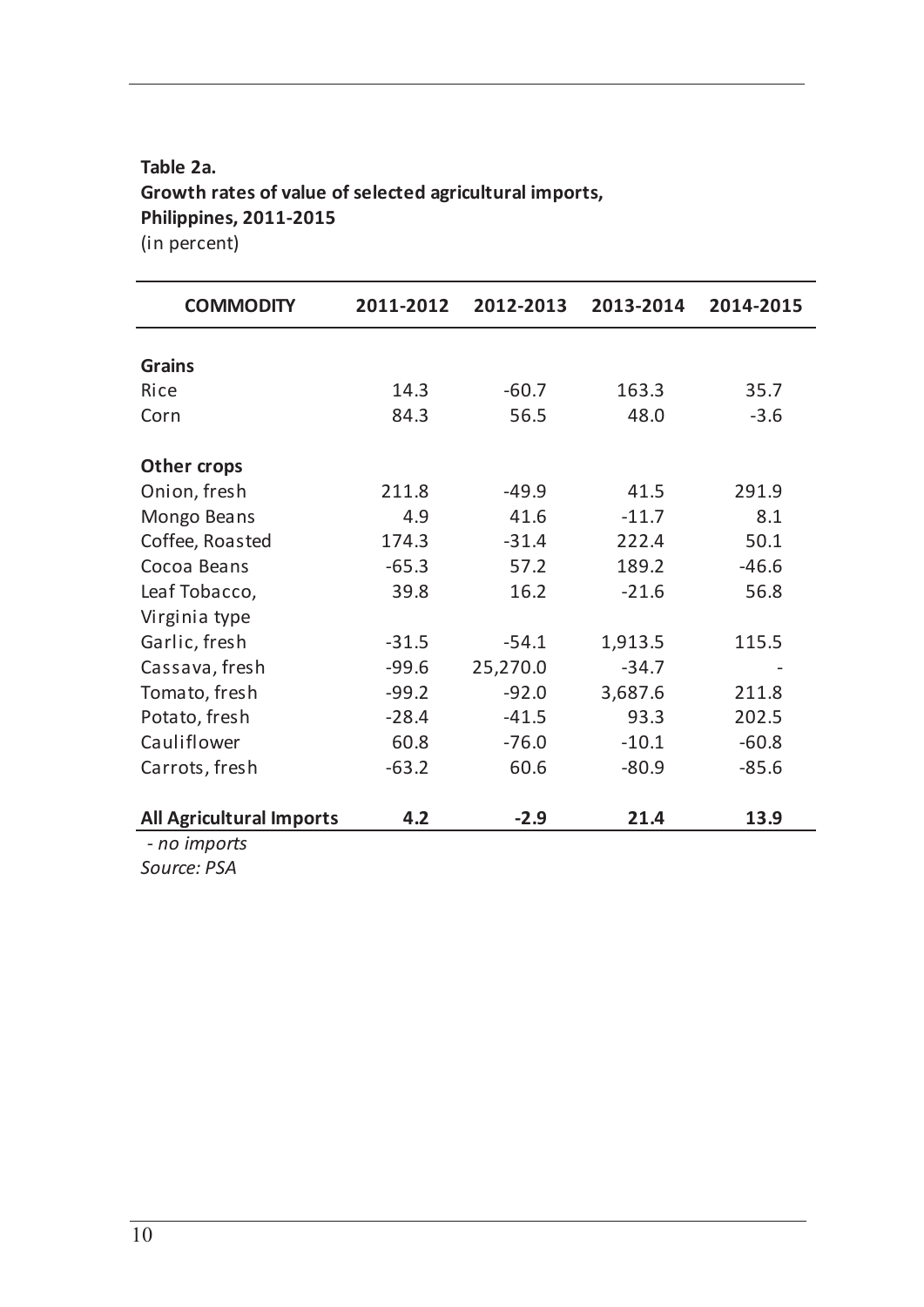# **Table 2b Growth rates of quantity of selected agricultural imports, Philippines, 2011-2015**

(in percent)

| <b>COMMODITY</b>   | 2011-2012 | 2012-2013 | 2013-2014 | 2014-2015 |
|--------------------|-----------|-----------|-----------|-----------|
| <b>Grains</b>      |           |           |           |           |
| Rice               | 47.3      | $-61.7$   | 172.9     | 36.0      |
|                    |           |           |           |           |
| Corn               | 106.3     | 150.1     | 68.4      | 23.9      |
| <b>Other crops</b> |           |           |           |           |
| Onion, fresh       | 270.5     | $-53.9$   | 6.3       | 300.6     |
| Mongo Beans        | 22.0      | 3.4       | $-14.8$   | 8.1       |
| Coffee, Roasted    | 149.2     | $-37.2$   | 156.4     | 62.4      |
| Cocoa Beans        | $-51.1$   | 47.7      | 135.1     | $-48.3$   |
| Leaf Tobacco,      | 35.9      | 6.9       | $-47.5$   | 63.6      |
| Virginia type      |           |           |           |           |
| Garlic, fresh      | $-24.1$   | $-57.5$   | 1,071.3   | 137.3     |
| Cassava, fresh     | $-99.4$   | 20,223.2  | $-34.3$   |           |
| Tomato, fresh      | $-98.8$   | $-97.3$   | 3,251.1   | 515.3     |
| Potato, fresh      | $-23.0$   | $-30.7$   | 52.8      | 200.4     |
| Cauliflower        | $-8.4$    | $-78.6$   | 12.5      | $-34.6$   |
| Carrots, fresh     | $-79.0$   | 144.5     | $-52.3$   | $-96.5$   |

*- no imports*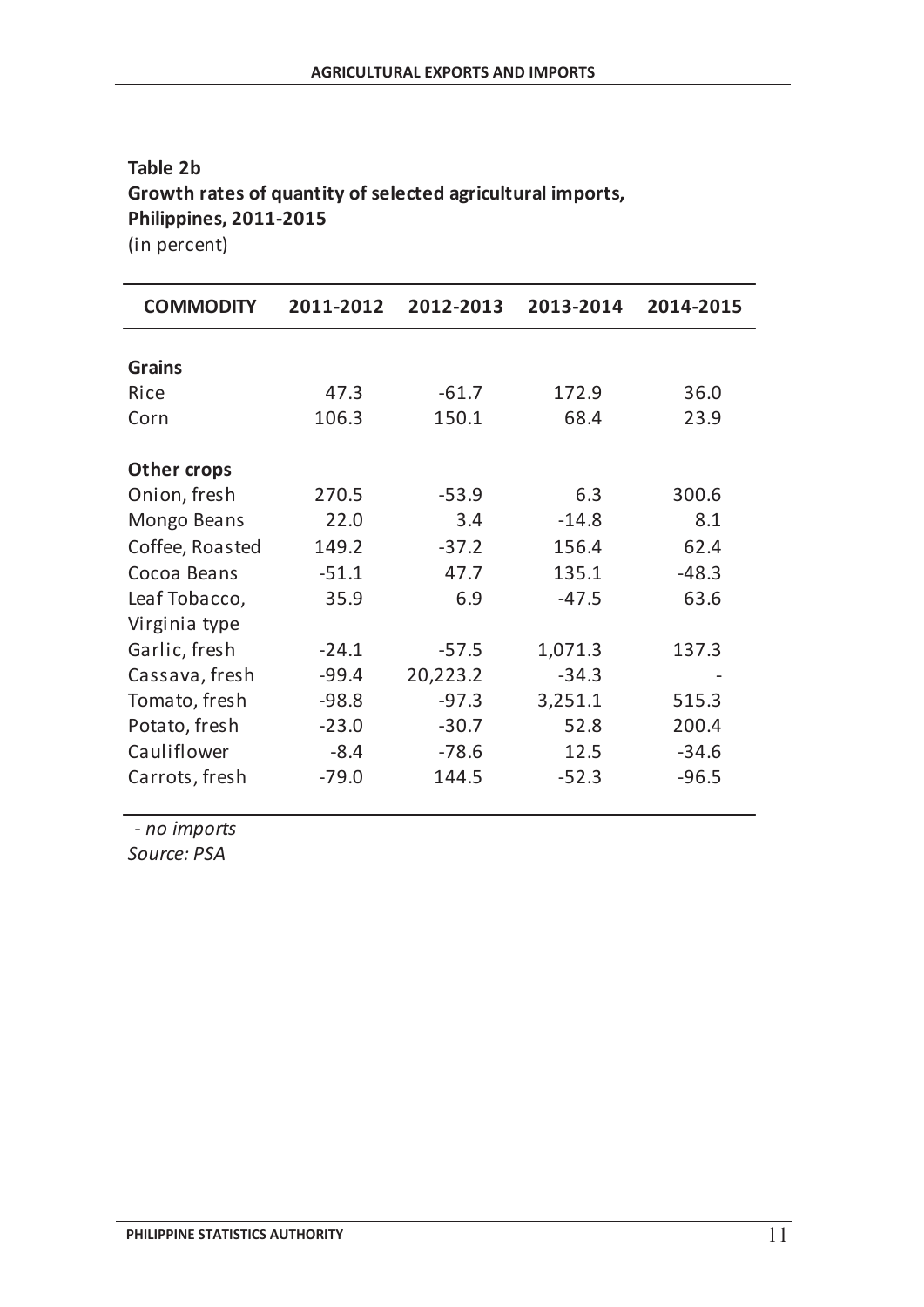#### $\overline{a}$ **Table 3 Share of agriculture in total foreign trade (in terms of value), Philippines, 2011-2015** (in percent)

| <b>YEAR</b>     | <b>EXPORTS</b> | <b>IMPORTS</b> |
|-----------------|----------------|----------------|
| 2011            | 11.24          | 12.96          |
| 2012            | 9.67           | 13.15          |
| 2013            | 11.29          | 12.71          |
| 2014            | 10.54          | 14.73          |
| 2015<br>Average | 8.72<br>10.29  | 15.43<br>13.80 |
|                 |                |                |

*Source: PSA*

## **Table 4 Share of selected Philippine agricultural export commodities in world export trade, 2011-2013** (in percent)

| <b>COMMODITY</b>          | 2011  | 2012  | 2013  |
|---------------------------|-------|-------|-------|
|                           |       |       |       |
| Coconut Oil               | 43.10 | 39.52 | 48.98 |
| Copra Cake or Meal        | 57.96 | 51.41 | 73.14 |
| <b>Dessicated Coconut</b> | 33.49 | 22.26 | 28.19 |
| Pineapple (canned)        | 16.63 | 20.06 | 17.23 |
| <b>Banana</b>             | 10.93 | 13.86 | 16.26 |
| Sugar (raw, centrifugal)  | 1.72  | 0.58  | 1.27  |
| Copra                     | 0.20  | 0.36  | 0.32  |
| Onion, dry                | 0.21  | 0.09  | 0.05  |
| Tobacco, unmanufactured   | 1.82  | 0.58  | 1.22  |
|                           |       |       |       |

*Source of basic data: Food and Agriculture Organization*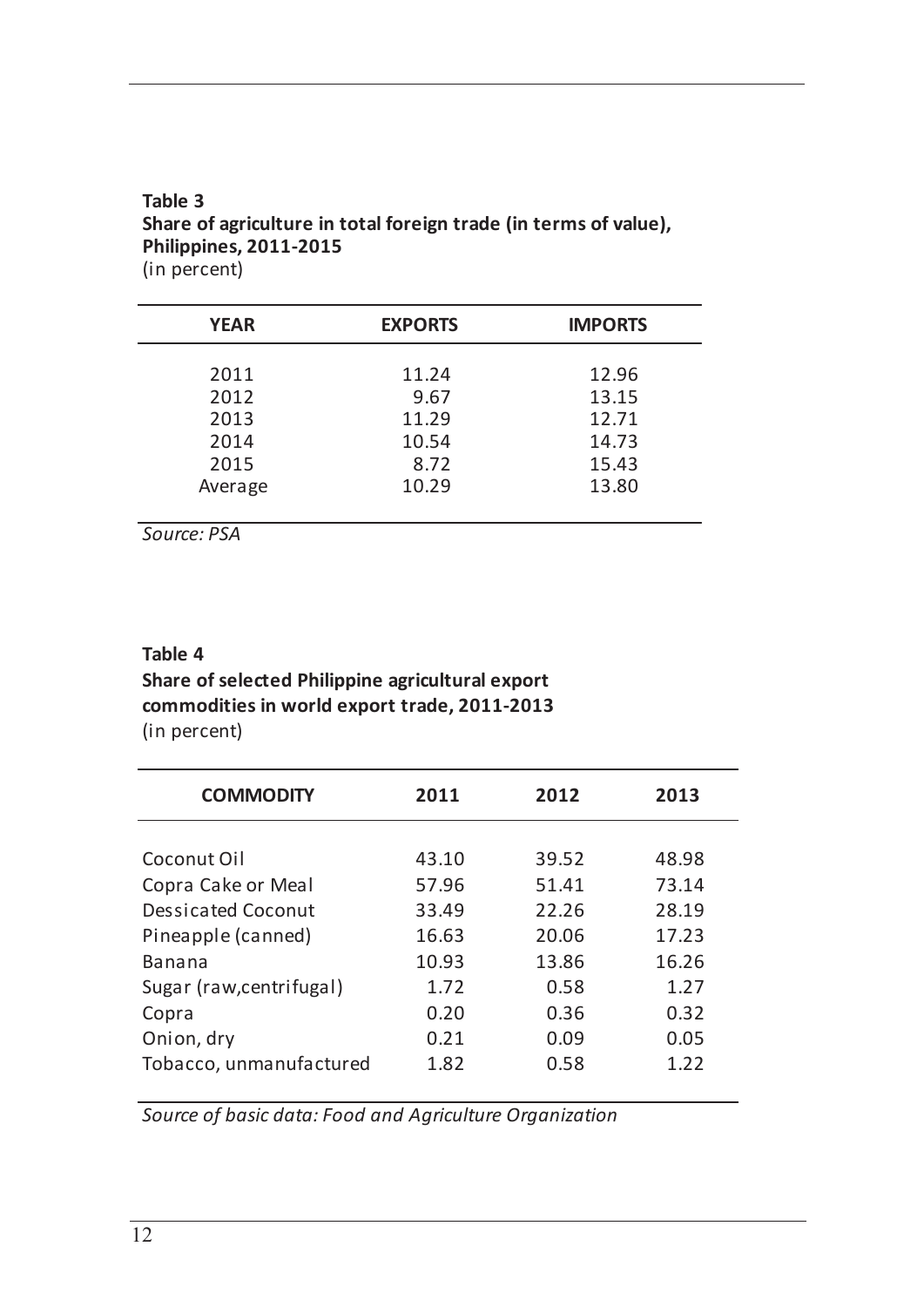# **MODULES OF THE AGRICULTURAL INDICATORS SYSTEM**

- 1. Agricultural Structures and Resources
- 2. Agricultural Credit
- 3. Output and Productivity
- 4. Economic Growth: Agriculture
- 5. Food Sufficiency and Security
- 6. Food Consumption and Nutrition
- **7. Agricultural Exports and Imports**
- 8. Population and Labor Force
- 9. Redistribution of Land
- 10. Gender-based Indicators of Labor and Employment in Agriculture
- 11. Prices and Marketing of Agricultural Commodities
- 12. Inputs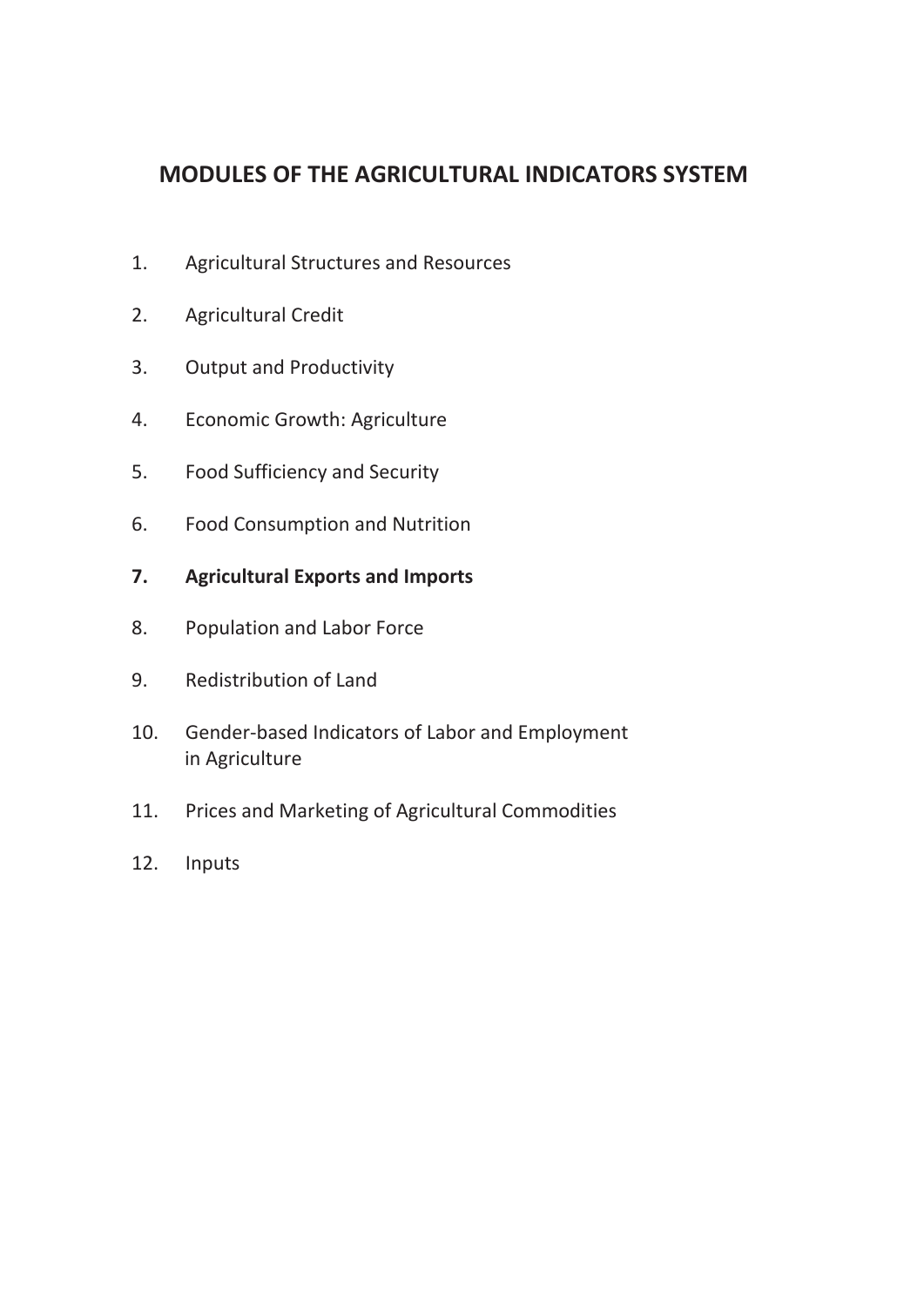Design and Layout *Knowledge Management and Communications Division (KMCD)*